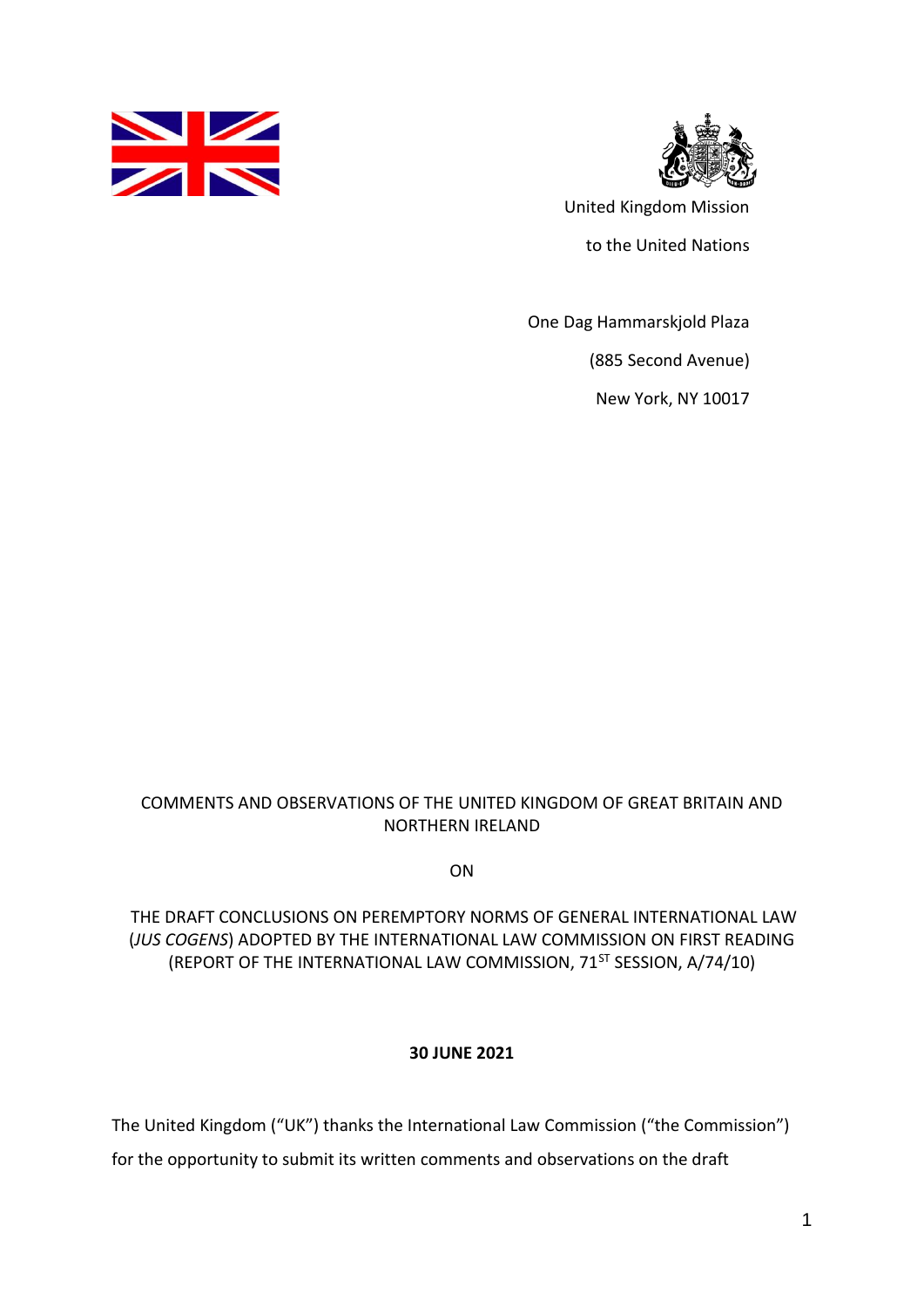conclusions and commentaries on peremptory norms of general international law (*jus cogens*) adopted by the Commission on first reading in 2019, which are set out in Chapter V of the Report of the Commission at its 71<sup>st</sup> session (A/74/10) ("the Draft Conclusions"). The UK expresses its sincere appreciation to the Special Rapporteur, Mr Dire Tladi, to the Drafting Committee and to the Commission as a whole, for their work on this important topic and the preparation of the Draft Conclusions and commentaries. The UK has the following comments and observations:

- 1. The UK welcomes the scope of the Draft Conclusions as set out in draft Conclusion 1 and its accompanying commentary. As set out previously, it is the UK's view that the topic of peremptory norms of general international law (*jus cogens*) should be confined to methodology, and should not attempt to identify individual *jus cogens* norms or their content. 1
- 2. The UK stresses the lack of practice relating to peremptory norms of general international law (*jus cogens*) both in the UK and internationally. Against that backdrop, the UK has supported from the outset the Commission's work on this topic, and its preparation of the Draft Conclusions, as an opportunity to provide practical guidance and assistance to courts and practitioners of international law. Nevertheless, the UK has consistently urged the Commission to progress cautiously and to take full account of the lack of practice when proposing draft conclusions and when elaborating its commentaries. Indeed, this is a topic where the Commission's commentaries will be of particular importance given the lack of practice. They need to be drafted with great care and attention.
- 3. The UK notes that the Draft Conclusions cover a diverse range of sensitive issues, which do not in all respects reflect current law or practice. The UK encourages the

<sup>&</sup>lt;sup>1</sup> See the statements of the UK Legal Adviser on the topic of Peremptory Norms of General International Law (*jus cogens*) in: the 2015 debate on the report of the Commission (A/70/10); the 2016 debate on the report of the Commission (A/71/10); the 2017 debate on the report of the Commission (A/72/10); the 2018 debate on the report of the Commission (A/73/10); and the 2019 debate on the report of the Commission (A/74/10). See also the UK's comments on Section A: Peremptory Norms of General International Law (*jus cogens*) in response to the Commission's requests for information contained in Chapter III of its report of its 70<sup>th</sup> session (A/73/10).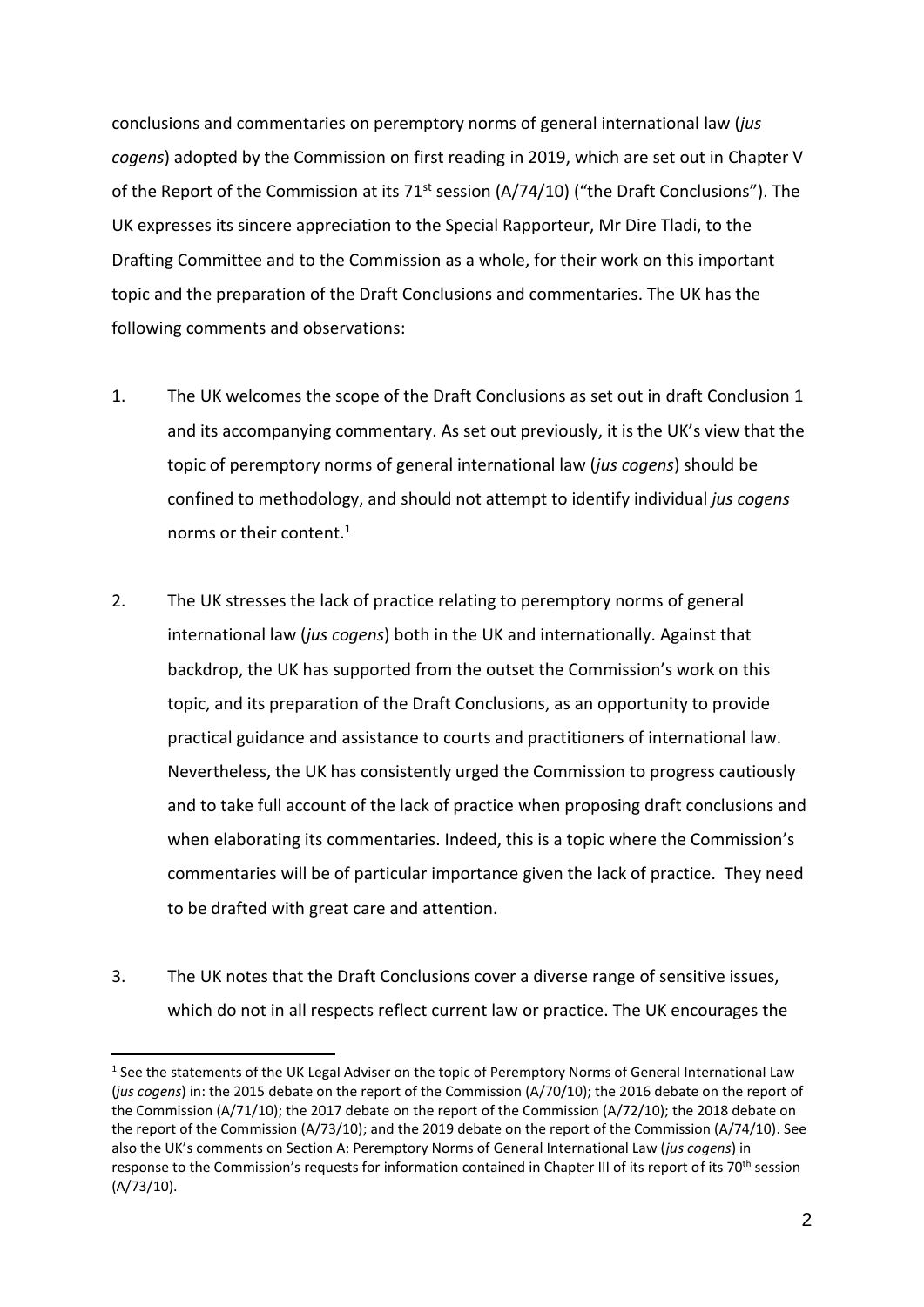Commission, in its further work on the Draft Conclusions, to clarify where it considers the Draft Conclusions codify existing law, where the Commission is suggesting the progressive development of law or new law, and where the intention of the Commission is solely to provide a recommendation to States. In this regard, the UK recalls its statements at the 2018 and 2019 debates on the reports of the Commission in which the UK highlighted the responsibility of the Commission to assist judges and practitioners by clarifying the legal force of their products.<sup>2</sup>

- 4. The UK notes with appreciation the definition of a peremptory norm of general international law (*jus cogens*) in draft Conclusion 2, and endorses the statement in paragraph (2) of the accompanying commentary that "*it is therefore appropriate for these draft conclusions to rely on article 53* [of the 1969 Vienna Convention on the Law of Treaties] *for the definition*".
- 5. However, the UK considers that it is neither necessary nor helpful to include draft Conclusion 3 on 'the general nature' of peremptory norms of general international law (*jus cogens*). The UK finds the Commission's commentary to this draft conclusion unconvincing. The rationale underpinning the concept of peremptory norms of general international law (*jus cogens*) is a controversial and essentially theoretical matter, which the UK considers unrealistic to capture accurately within the text of a conclusion. Moreover, the UK believes that the general nature of peremptory norms of general international law (*jus cogens*) does not need to be addressed in the Draft Conclusions: the purpose of the Draft Conclusions is to set out the methodology relating to the identification and the legal consequences of *jus cogens* norms.
- 6. On that basis, draft Conclusion 3 cannot provide the clarity or assistance that would be helpful to States and practitioners. In the UK's view, it complicates and obscures the Commission's otherwise clear statements of the definition and criteria for identifying norms of *jus cogens* set out in draft Conclusions 2 and 4, and should therefore be omitted from the Draft Conclusions. Notwithstanding the Commission's

1

<sup>&</sup>lt;sup>2</sup> The statements are available online at[: https://www.un.org/en/ga/sixth/73/pdfs/statements/ilc/uk\\_1.pdf](https://www.un.org/en/ga/sixth/73/pdfs/statements/ilc/uk_1.pdf) an[d https://www.un.org/en/ga/sixth/74/pdfs/statements/ilc/uk\\_1.pdf.](https://www.un.org/en/ga/sixth/74/pdfs/statements/ilc/uk_1.pdf)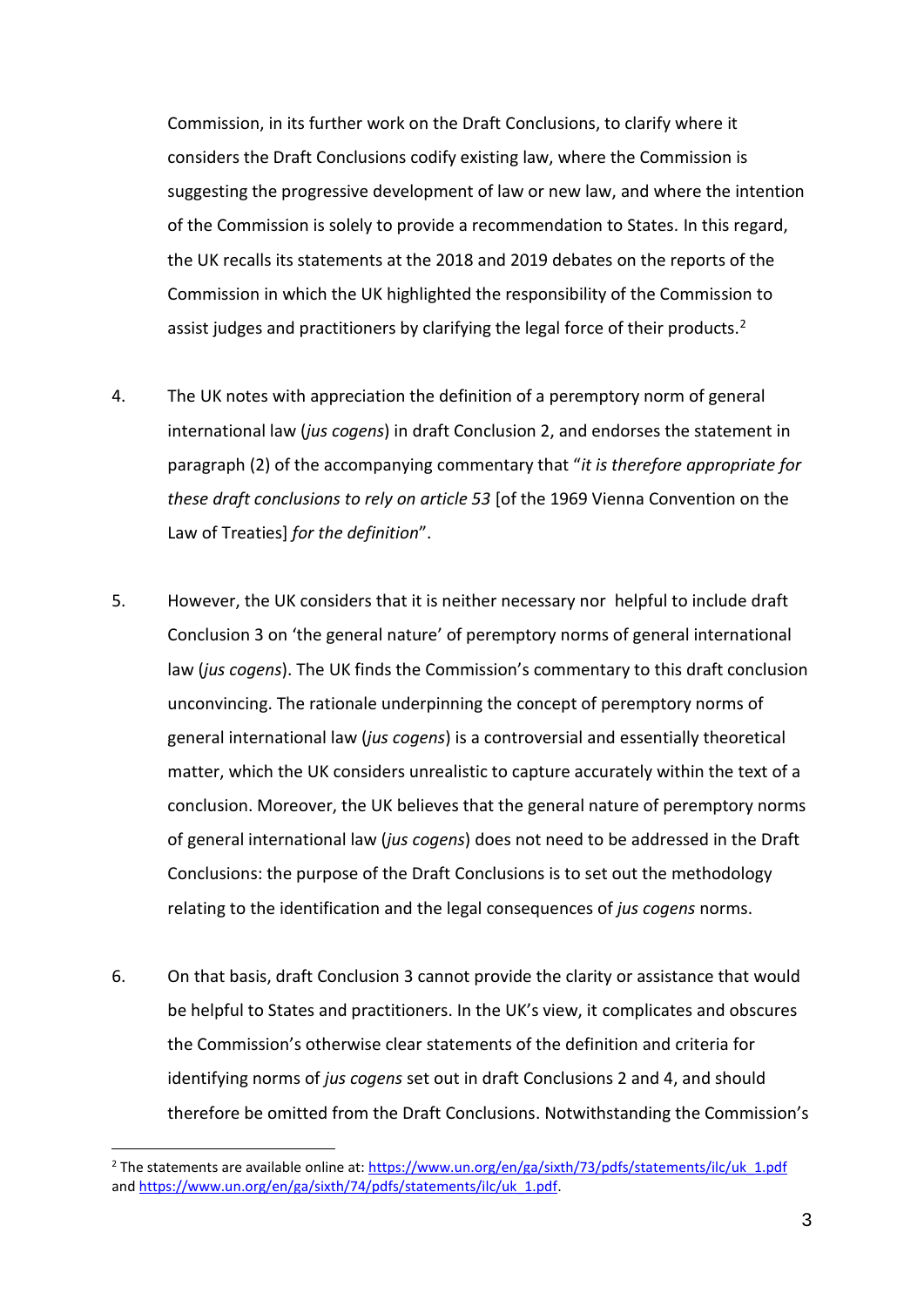attempted explanation at paragraph (16) of the commentary, there is a risk that the descriptive elements in draft Conclusion 3 could be read as creating additional requirements regarding the formation and identification of norms of *jus cogens*: for example, a State might seek to argue based on this draft Conclusion that a norm did not have a peremptory character even if it met the test in Article 53 of the 1969 Vienna Convention on the Law of Treaties ("the VCLT"), because, in the view of that State, the relevant norm did not reflect a '*fundamental value of the international community*'. It is important that elements of the Draft Conclusions should not detract from the meaning of peremptory norms of general international law (*jus cogens*) as set out in Article 53 VCLT and reflected in draft Conclusion 2.

- 7. In relation to draft Conclusion 5 on the 'bases for peremptory norms of general international law (*jus cogens*)', the UK notes the Commission's statement at paragraph (3) of the commentary that the term "*basis*" is to be understood flexibly and broadly, and is intended to capture the range of ways that various sources of international law may give rise to the emergence of a norm of *jus cogens*. Given the requirement that a norm of *jus cogens* be, first, a norm of general international law, and, second, accepted and recognised by the international community of States as a whole as a norm from which no derogation is permitted and which can be modified only by a subsequent norm of general international law having the same character, the UK considers that it would be helpful for courts and practitioners if the Commission could further develop and expand its commentaries in relation to paragraph 2 of draft Conclusion 5 as to the ways in which a treaty provision or general principle of international law may constitute a basis for the emergence of a norm of *jus cogens*.
- 8. The UK agrees with the Commission's conclusion in paragraph 1 of draft Conclusion 6 that the requirement of "*acceptance and recognition*" as a criterion for identifying a peremptory norm of general international law (*jus cogens*) is distinct from acceptance and recognition as a norm of general international law. The UK respectfully suggests that – in order to aid clarity – the Commission should include in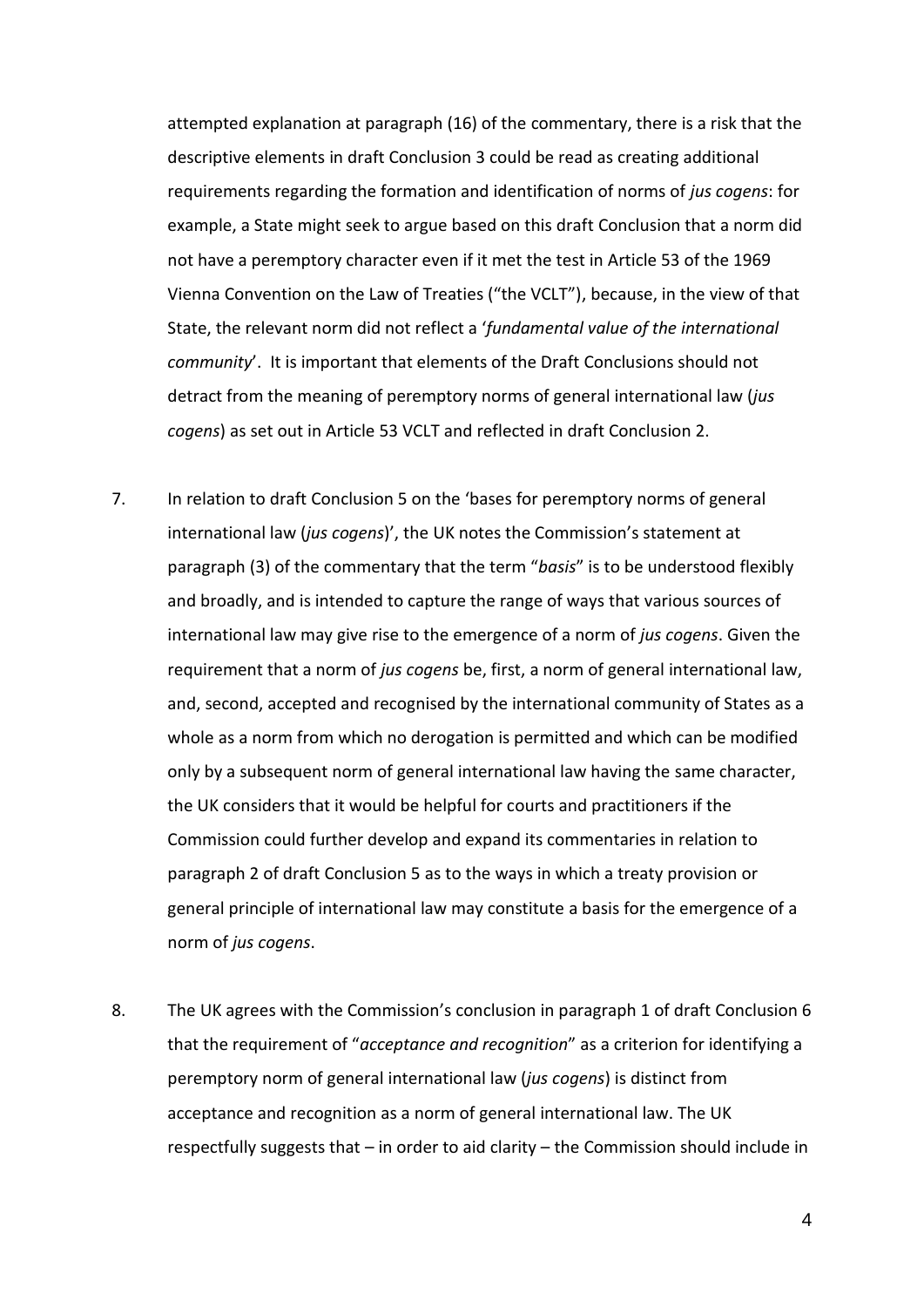paragraph 2 a reference to the important requirement that acceptance and recognition be by the "*international community of States as a whole*":

"2. *To identify a norm as a peremptory norm of general international law (*jus cogens*), there must be evidence that such a norm is accepted and recognized by the international community of States as a whole as one from which no derogation is permitted and which can only be modified by a subsequent norm of general international law having the same character.*" (suggested addition in bold)

- 9. The UK appreciates the attention paid by the Commission to draft Conclusion 7 and its efforts to clarify the meaning of "*acceptance and recognition by the international community of States as a whole*". The UK confirms its understanding that it is only the positions of States that are determinative as to the acceptance and recognition of the peremptory character of a norm of general international law.
- 10. The UK recalls the words of the International Court of Justice in the *North Sea Continental Shelf* cases that the practice underpinning the formation of a rule of customary international law must be "both extensive and virtually uniform"<sup>3</sup>: the acceptance and recognition of the peremptory character of a norm of general international law must not be any less extensive or uniform, indeed it should be more so. The UK further underlines the requirement of "*acceptance and recognition by the international community of States as a whole*" (emphasis added) given the perception that norms of *jus cogens* are of a higher order amongst the rules of international law and given the potentially far-reaching legal consequences ascribed to norms of *jus cogens*.
- 11. The UK further emphasises that demonstrating the requirement for acceptance and recognition by the international community of States as a whole is not just a question of numbers, but also requires acceptance and recognition by States across

<sup>3</sup> *North Sea Continental Shelf*, Judgment, I.C.J. Reports 1969, p.3.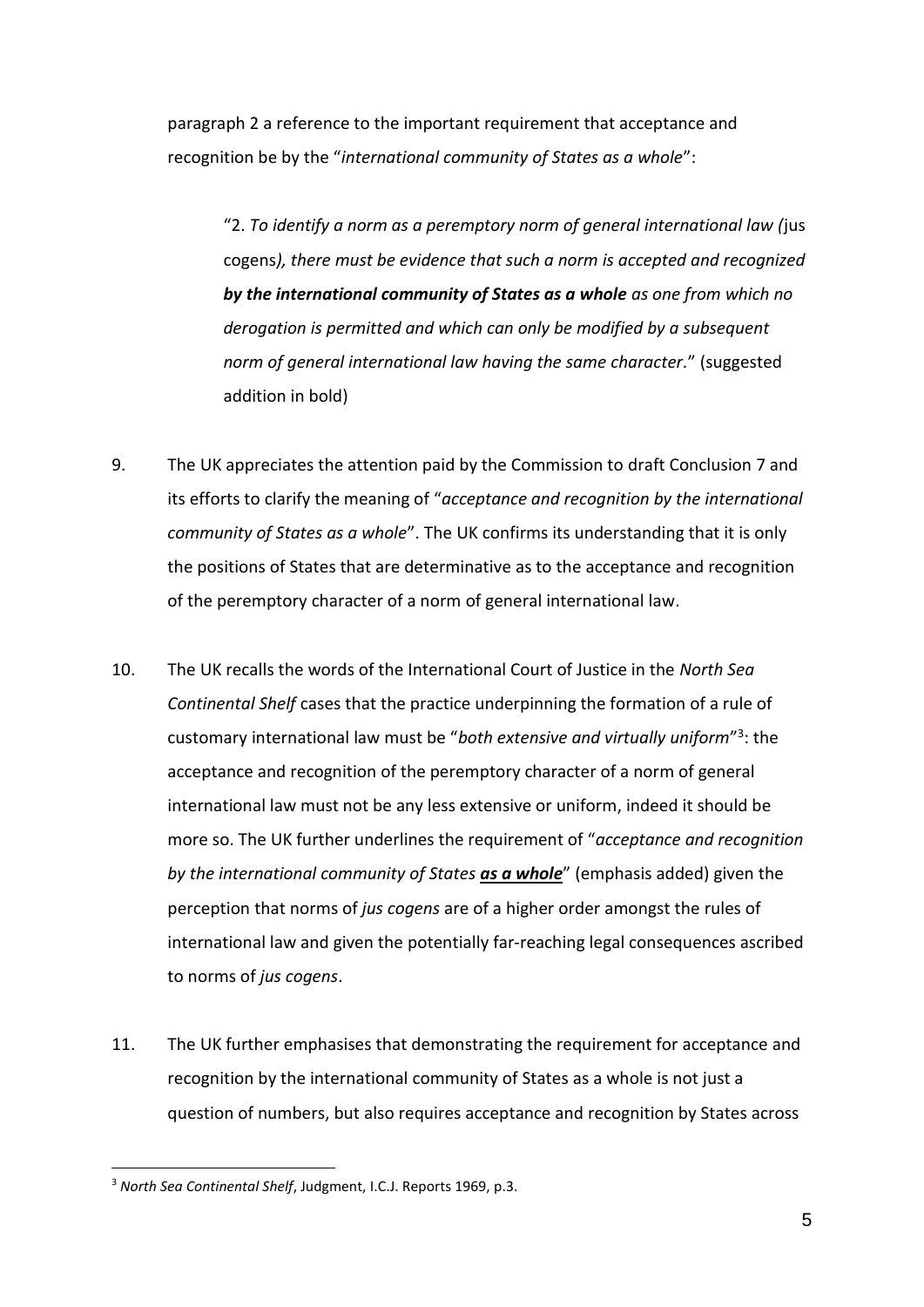all geographic regions and legal systems, as well as in light of the various interests of States that may be particularly affected. In this regard, it is important to note that the persistent objection of certain States to a rule of customary international law while that rule was in the process of formation, particularly the persistent objection of a State which is specially affected by that rule, will be relevant to whether it is possible to conclude that the rule has been accepted and recognised by the international community of States as a whole as having a peremptory character.

- 12. The UK encourages the Commission to consider how it might further develop and refine draft Conclusion 7 and its accompanying commentary to reflect these points. The UK notes in this connection that it would be better to omit paragraph 2 from the draft Conclusion entirely rather than include a formulation which does not reflect the long-standing understanding and practice of States based on Article 53 VCLT.
- 13. The UK also questions whether it would be better to move paragraph 3 of draft Conclusion 7 and incorporate it into draft Conclusion 9. This would better reflect the scope of each conclusion: draft Conclusion 7 concerns acceptance and recognition by the 'international community of States as a whole' for which only the positions of States can be determinative, whereas draft Conclusion 9 relates to the 'subsidiary means for the determination of the peremptory character of norms of general international law (*jus cogens*)'.
- 14. The UK notes the Commission's conclusion, as set out in draft Conclusion 8, that the evidence of acceptance and recognition by a State may take a wide range of forms and that such evidence includes, but is not limited to, the examples of practice listed in paragraph 2 of that draft Conclusion. The UK proposes that the words 'conduct in connection with' be inserted before the reference to "*resolutions adopted by an international organisation or at an intergovernmental conference*", so as to align the provision with Conclusion 10 - forms of evidence of acceptance as law (*opinio juris*) of the draft conclusions on identification of customary international law adopted by the Commission at its  $70<sup>th</sup>$  session (A/73/10):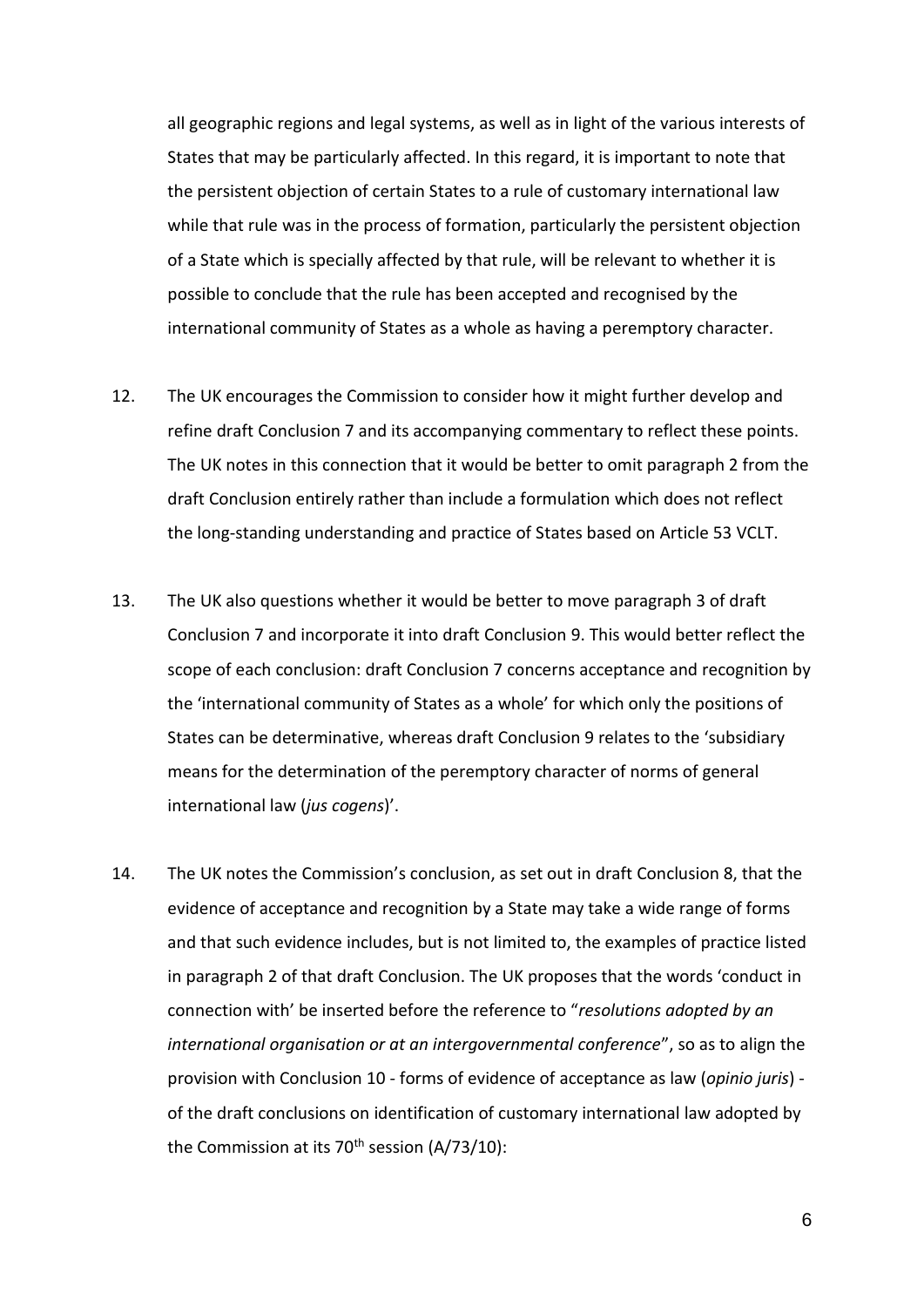"2. *Such forms of evidence include, but are not limited to: public statements made on behalf of States; official publications; government legal opinions; diplomatic correspondence; legislative and administrative acts; decisions of national courts; treaty provisions; and conduct in connection with resolutions adopted by an international organization or at an intergovernmental conference.*" (suggested addition in bold)

- 15. With reference to draft Conclusion 11 on the separability of treaty provisions conflicting with a peremptory norm of general international law (*jus cogens*) and its commentary, the UK recalls its view that it would be "*disruptive of good international relations in many cases if the whole of a treaty were to be rendered void merely because, on one interpretation, one of its provisions happened to conflict with a peremptory rule or norm of international law*". <sup>4</sup> This is particularly important given that certain treaties might conflict only in a minor respect with an emerging peremptory norm of international law: separability is necessary for the predictability and continued effective conduct of international relations. The UK notes that the position proposed by the Commission in draft Conclusion 11 reflects the VCLT framework in that it distinguishes between treaties that at the time of their conclusion conflict with a norm of *jus cogens* and treaties which only subsequently come into conflict with an emerging *jus cogens* norm. Paragraph 5 of Article 44 VCLT expressly provides that no separation is permitted for treaties falling within Article 53, i.e. treaties which at the time of their conclusion conflict with a norm of *jus cogens*, whereas the provisions of Article 44 concerning separability apply to treaties falling within Article 64, i.e. existing treaties which only subsequently come into conflict with an emerging *jus cogens* norm.
- 16. The UK notes the Commission's statement in paragraph (2) of the commentary in relation to treaties that at the time of their conclusion conflict with a norm of *jus*

<sup>4</sup> The report of the First Session of the Conference is available at:

[http://legal.un.org/docs/?path=../diplomaticconferences/1968\\_lot/docs/english/sess\\_1.pdf&lang=EF](http://legal.un.org/docs/?path=../diplomaticconferences/1968_lot/docs/english/sess_1.pdf&lang=EF) (see pages 386-7). This issue was also commented on by Sir Francis Vallat in the Second Session, see in particular pages 75 and 98 of the report of the Second Session available at: [http://legal.un.org/docs/?path=../diplomaticconferences/1968\\_lot/docs/english/sess\\_2.pdf&lang=EF.](http://legal.un.org/docs/?path=../diplomaticconferences/1968_lot/docs/english/sess_2.pdf&lang=EF)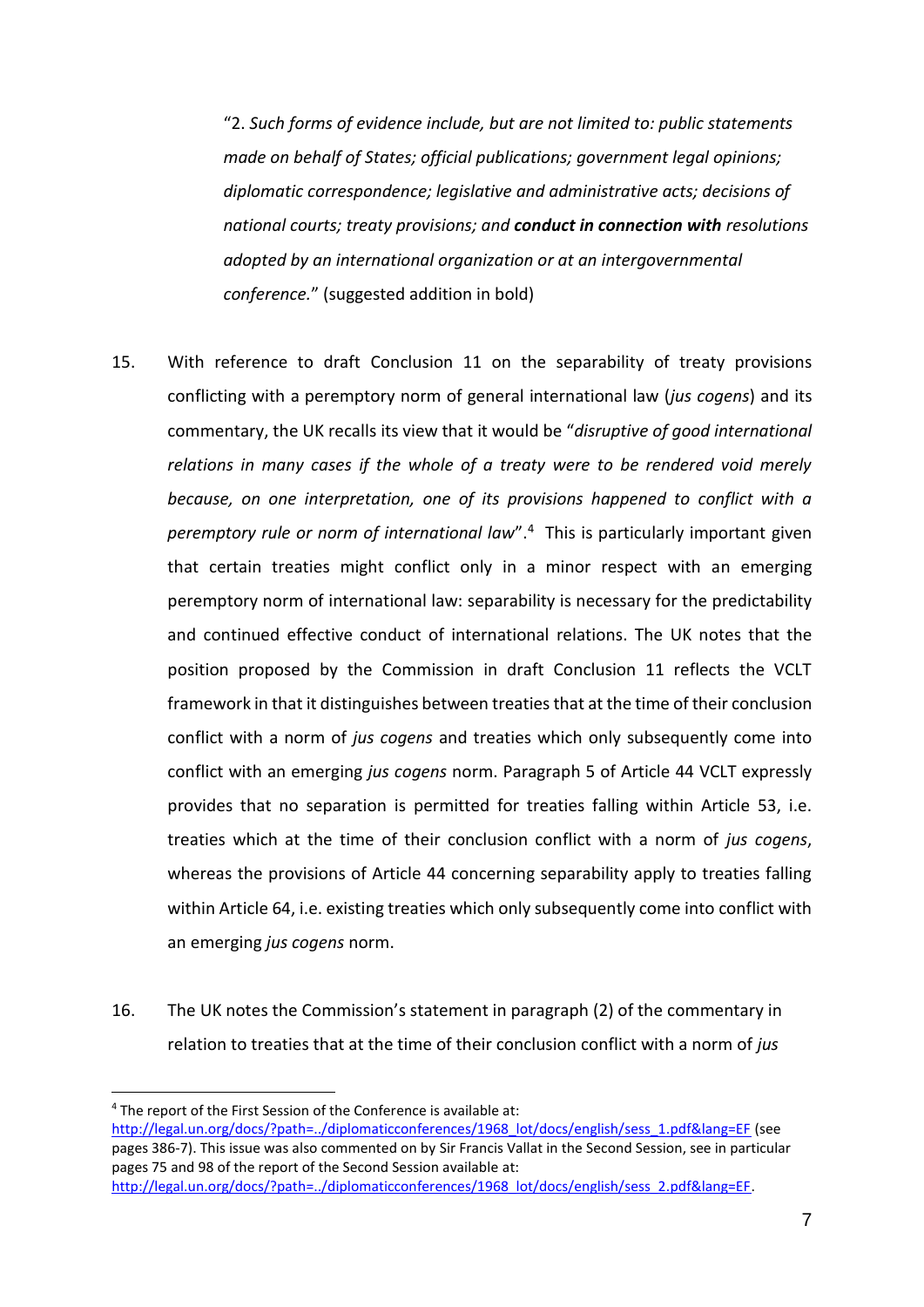*cogens* that "*[t]he view was expressed that there may be cases in which it would nevertheless be justified to separate different provisions of a treaty*". In light of the provisions of the VCLT, in particular paragraph 5 of Article 44, the UK would be grateful if the Commission could further elaborate on that statement, including outlining the circumstances in which it considers it might be justified to separate different provisions of such a treaty.

- 17. The UK notes that the Commission, at paragraph 1 of draft Conclusion 14, preserves the possibility that a norm of *jus cogens* may be modified by a subsequent norm having the same peremptory character, and would welcome the Commission's clarification, perhaps in the commentaries, as to how such a subsequent norm may develop and eventually modify the existing norm given the legal consequences ascribed to peremptory norms of general international law (*jus cogens*) in Part 3 of the Draft Conclusions.
- 18. As noted above in relation to draft Conclusion 7, the persistent objection of certain States to a rule of customary international law while that rule is in the process of formation is relevant to whether it is possible to conclude that the rule has been accepted and recognised by the international community of States as a whole as having a peremptory character. The UK has previously raised concerns about paragraph 3 of draft Conclusion 14.<sup>5</sup> The UK continues to question whether the status of a persistent objector should be automatically denied if a rule of customary international law were to become a peremptory norm of general international law (*jus cogens*); there is no relevant State practice to support such a contention. In light of the requirement for acceptance and recognition by the international community of States as a whole, the UK remains unconvinced that it would even be possible for a norm of *jus cogens* to develop where there is a clear persistent objection or objections from States, especially those States who are specially affected. Therefore, the UK considers that it would be better to omit paragraph 3 from the draft Conclusion and instead explore in the accompanying commentary the arguments in

1

<sup>&</sup>lt;sup>5</sup> See the statement of the UK Legal Adviser on the topic of Peremptory Norms of General International Law (*jus cogens*) in the 2018 debate on the report of the Commission (A/73/10).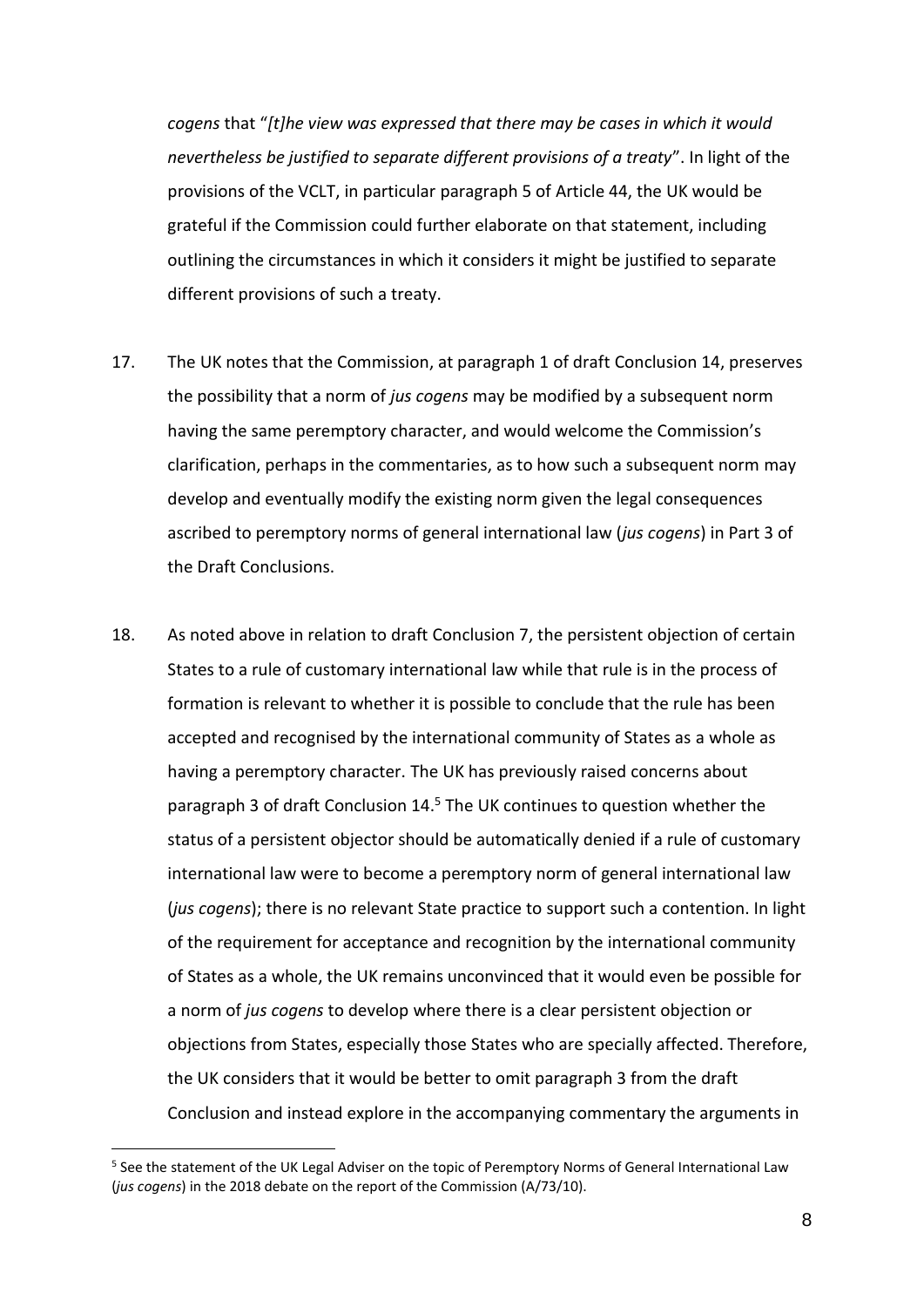favour and against the relevance of persistent objection to the acceptance and recognition of a norm of *jus cogens*.

- 19. The UK cannot accept draft Conclusion 16, on the relationship between *jus cogens* and binding resolutions of international organisations. In particular, there is not sufficient State practice to support the contention that a State can refuse to comply with a binding resolution of the United Nations Security Council based on an assertion of a breach of a norm of *jus cogens*. This is a controversial matter among States and writers alike, as the Commission's commentary acknowledges. The UK further notes that the Security Council has never contravened a norm of *jus cogens* in its resolutions.
- 20. There is a clear danger that this Conclusion could be used to weaken respect for resolutions of the Security Council, thereby reducing their effectiveness. This would have serious practical ramifications for international peace and security. To ensure the effective operation of the United Nations' collective security system, it is essential that all Member States of the United Nations fully respect resolutions of the Security Council and do not question them unilaterally.
- 21. Therefore, the UK urges the Commission to further consider the scope of draft Conclusion 16, to ensure that binding resolutions of the United Nations Security Council are excluded from the scope of that Conclusion.
- 22. The UK notes that in preparing draft Conclusion 19 the Commission has relied on the 2001 articles on State responsibility, $6$  not all of which represent existing law, and some of which present problems of practical implementation. The UK recalls the comments and observations that it made in relation to those Draft Articles during their preparation.<sup>7</sup> Debate continues regarding what constitutes a "*serious breach*" or a "*gross and systematic failure*" to fulfil an obligation, and consequently the lack

<sup>6</sup> Draft Articles on Responsibility of States for Internationally Wrongful Acts, adopted by the Commission at its 53rd session in 2001 (A/56/10).

<sup>&</sup>lt;sup>7</sup> For example, Document A/CN.4/515 and Add.1-3 'Comments and observations received from Governments'.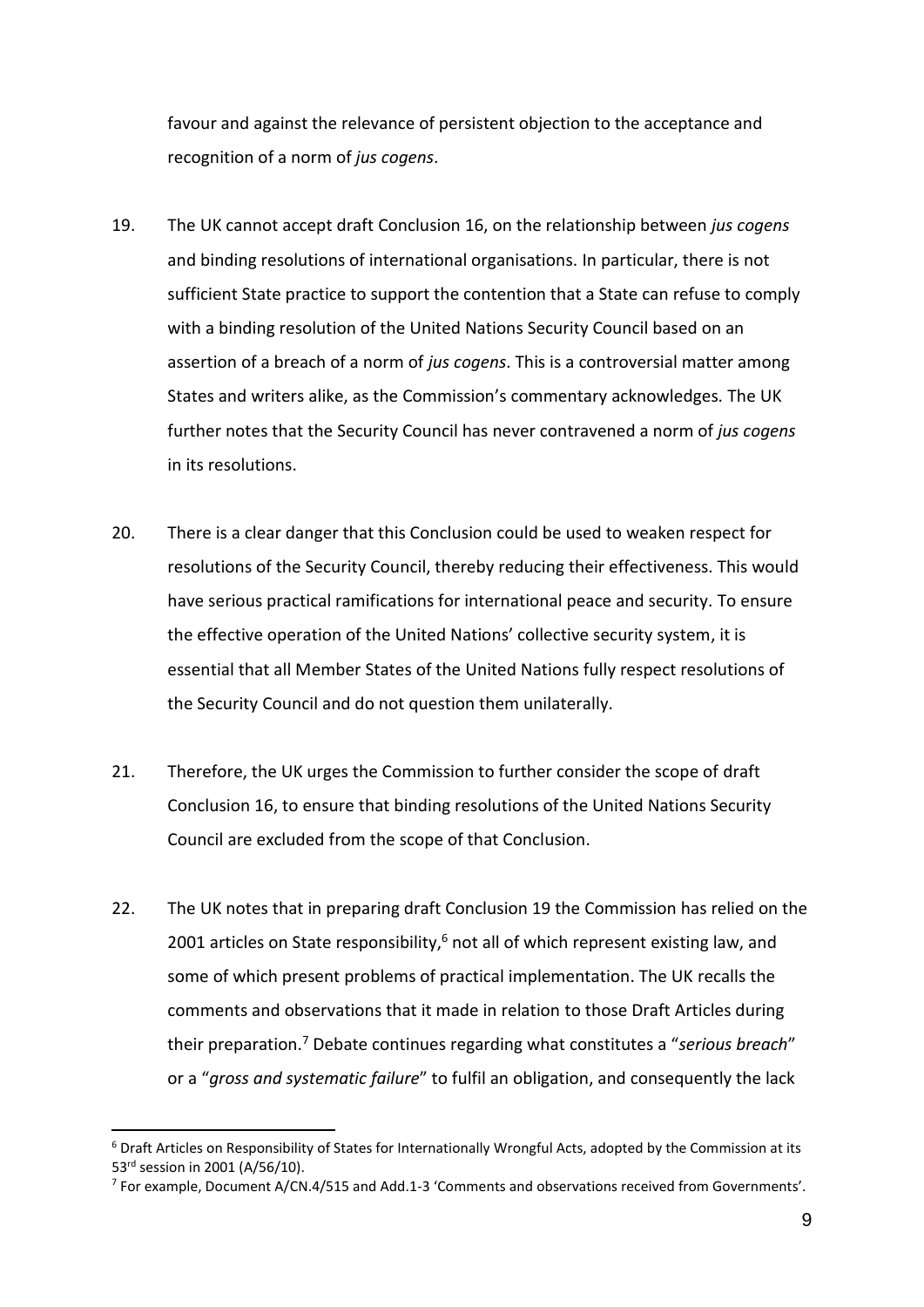of clarity regarding the meaning of those terms will inevitably affect the utility of the Draft Conclusions. The UK also affirms the importance of ensuring flexibility to respond to breaches of norms of *jus cogens* in light of the nature of the breach and the circumstances of each State concerned: not all States would be affected in the same way or to the same extent by a serious breach of a norm of *jus cogens*, nor, more importantly, would all States be in an equal position to take steps to bring to an end such a serious breach. Therefore, the UK encourages the Commission to acknowledge the unsettled status of these provisions in the Draft Conclusions.

- 23. The UK notes the Commission's explanation for the inclusion of a detailed procedural provision in the Draft Conclusions, and commends its intention to promote the stability of international relations and guard against the unsubstantiated unilateral invocation of *jus cogens* as a means to circumvent international obligations. The UK also notes, however, the Commission's acknowledgement that draft Conclusion 21 as a whole does not reflect customary international law. In that light, the UK encourages the Commission to consider whether there are changes that might better reflect the status of this provision as a recommended procedure, for example omitting the word '*requirement*' from its heading and moving it to a new Part 4 focused on procedure, thereby distinguishing it from Part 3 which focuses on the legal consequences of peremptory norms of general international law (*jus cogens*).
- 24. The UK would also welcome clarification from the Commission as to how it envisages draft Conclusion 21 might work in practice. For example, how might a State invoking a norm of *jus cogens* ascertain which "*other States concerned*" to notify of its claim, particularly if it is assumed that a norm of *jus cogens* imposes obligations *erga omnes* (namely to the international community of States as a whole)? Secondly, given the non-binding nature of these Draft Conclusions, how would the practical implementation of paragraph 4 interact with the principle, which the UK affirms, that no State may be required to submit to the jurisdiction of an international court or tribunal without its consent? The UK would also encourage the Commission to ensure that its proposals for this draft Conclusion are consistent with existing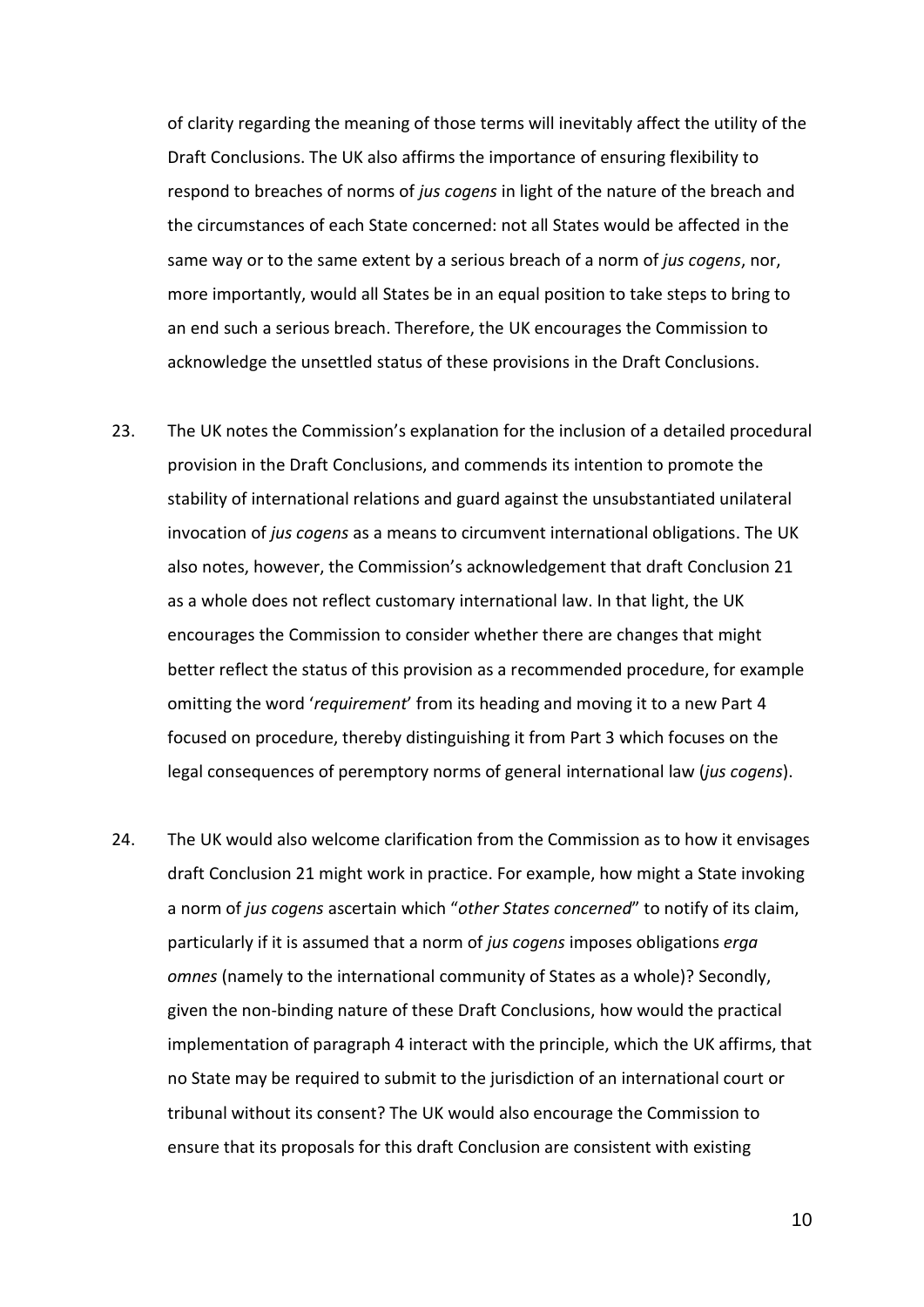provisions of law relating to the invocation of *jus cogens* norms, such as Article 65 VCLT.

- 25. The UK notes the 'without prejudice' clause at draft Conclusion 22 which has replaced the initial proposals relating to the possible consequences of *jus cogens* on immunities. So far as it goes, this development is welcome, though the UK maintains that it would be better simply to drop the provision. In particular, the UK questions the emphasis in the commentary on immunities: customary international law does not treat a State's entitlement to immunity as dependent upon the gravity of the act of which it is accused nor the peremptory character of the rule which it is alleged to have violated. Moreover, the UK recalls the judgment of the International Court of Justice in *Jurisdictional Immunities of the State (Germany v Italy: Greece intervening)*  where the Court found that immunities were a question of jurisdiction, whereas the question whether there has been a breach of *jus cogens* is one of substance.<sup>8</sup>
- 26. The UK recalls that the criteria articulated in draft Conclusion 4 for the identification of a peremptory norm of general international law (*jus cogens*) are stringent and require the peremptory character of the norm to be accepted and recognised by the international community of States as a whole. Therefore, it is important that, if a non-exhaustive list were to be annexed to the Draft Conclusions, the examples included in that list should clearly fulfil the relevant criteria. The UK agrees that the Draft Conclusions are not the appropriate place to explore or seek to identify the content of particular norms of *jus cogens*; there remains a serious question as to the utility of the proposed non-exhaustive list annexed to draft Conclusion 23 and whether it is possible to state with confidence that the relevant norms as formulated by the Commission clearly fulfil the criteria.<sup>9</sup> As set out in the annex to the UK statement in the 2019 debate on the Commission's report, it is clear from the

<sup>&</sup>lt;sup>8</sup> Jurisdictional Immunities of the State (Germany v Italy: Greece intervening), Judgment, I.C.J. Reports 2012, p.99.

<sup>&</sup>lt;sup>9</sup> In this regard, the UK notes that the International Court of Justice has never expressly found that the right to self-determination is a norm of *jus cogens*. It has been a conscious decision of the Court not to ascribe a peremptory character to the right, notwithstanding its importance as an "*essential principle of contemporary international law*" (*East Timor (Portugal v Australia),* Judgment, I.C.J. Reports 1995, p.90, at [29]).